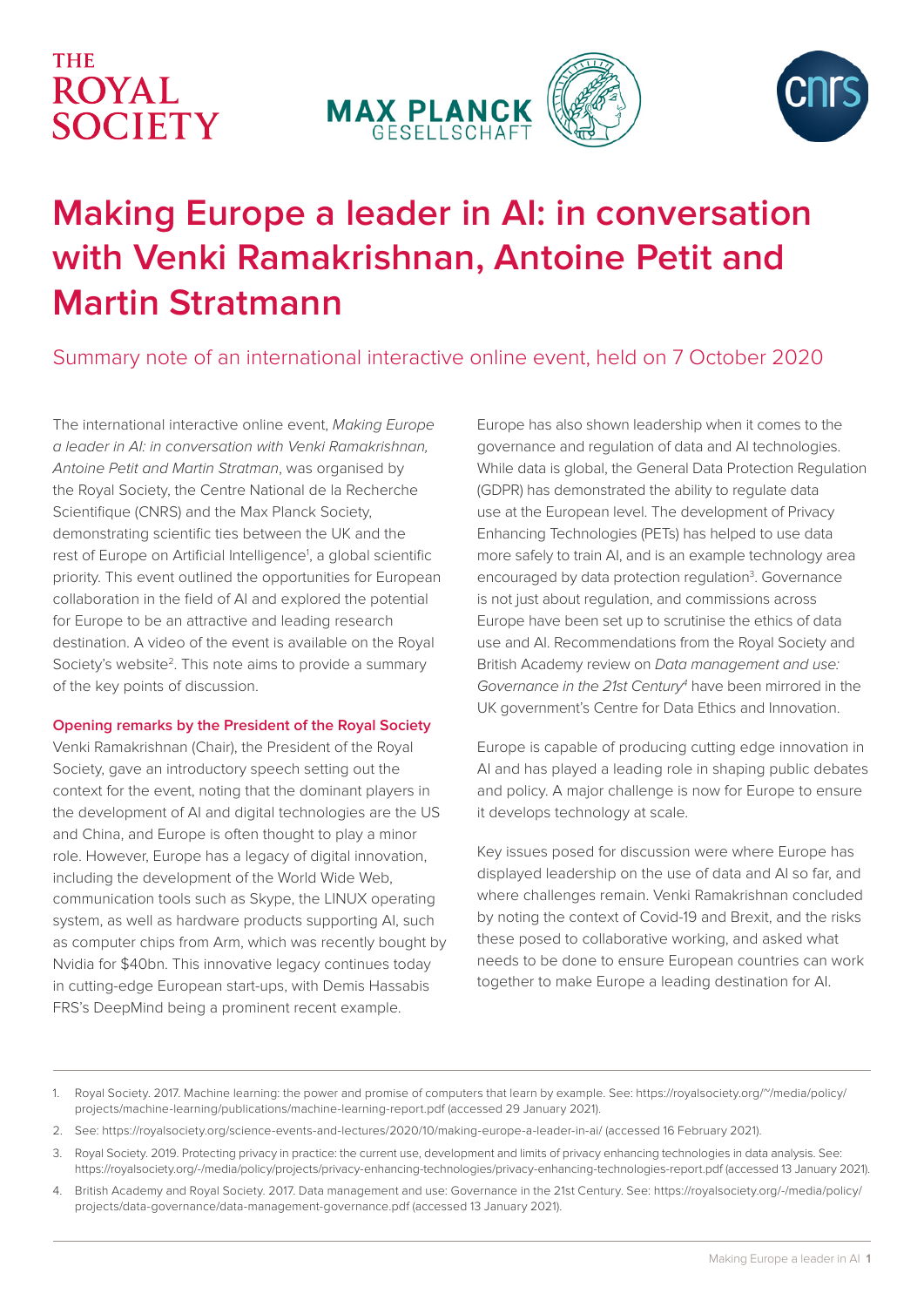# **Opening remarks by the Chairman and Chief Executive Officer of the Centre National de la Recherche Scientifique**

Antoine Petit, the Chairman and Chief Executive Officer of the Centre National de la Recherche Scientifique (CNRS) began by comparing competition in AI research to a race in which the US and Google, Apple, Facebook, Amazon and Mircrosoft (GAFAM) were already ahead, and poised to extend their lead. He framed his talk in terms of the five 'ingredients' Europe needed to be more competitive.

The first is data. This presents a challenge that needs to be met at a European level, as each country is too small to amass sufficient data individually to compete with the likes of America and GAFAM. Ensuring data can be shared, across countries, and between businesses, will be key.

The second ingredient is computing power, with Europe currently well-placed in this regard.

The third ingredient is human intelligence. Petit noted the need to improve the education in AI of people at all levels. PhDs and postdocs are essential for research, but graduate students and undergraduates are also needed to ensure that enough people enter industry understanding how AI can best be used. It is a European-wide challenge to retain talent, given global competition. Canada should be looked to as an example, where their Board of AI encompasses approximately 60 Chairs, half of whom come from overseas. The European Research Council (ERC) could be used to achieve a similar purpose in Europe. An area of European strength can be found in the number of researchers it has with dual competencies in AI and another field, such as chemistry or particle physics. This has allowed for the development of new applications and techniques for AI.

The fourth ingredient is ensuring a positive relationship between the private sector and academia. This is a challenge in Europe due to the lack of big players. Europe produces good startups, but these frequently get bought up with American or Asian capital. Major European investors are currently not willing enough to gamble on AI, and this needs to be rectified: AI represents a revolution rather than an evolution. Links with academia need to be fostered. The Canadian Chairs in AI frequently hold dual

appointments with large American tech companies. While there may be drawbacks, this facilitates knowledge sharing between the private and academic sectors.

Finally, the fifth ingredient is acceptability to society. This encompasses issues such as fairness, explainability $5$ , and ethics. Expertise will need to be drawn from across the humanities in order to address these issues. A key question will be, what determines how and why people need to have a decision explained? Ethical considerations in Europe are different to those in other parts of the world, but are relatively consistent across the continent<sup>6</sup>. Al ethics is a domain where Europe could take leadership.

# **Opening remarks by the President of the Max Planck Society**

Martin Stratmann, the President of the Max Planck Society, began by noting a number of general challenges in the scientific landscape, before focusing his attention on AI specifically.

There are a number of stressors on European industry at present. These include climate change, Covid-19, and the impact of Brexit. Science is the underlying foundation of knowledge: it is essential to good decision making and societal wellbeing, and has to be used in responding to these challenges.

Europe has strengths in publication, in international infrastructure (such as the European Laboratory for Particle Physics, better known as CERN), in intergovernmental agencies (such as the European Molecular Biology Laboratory, EMBL) and in international mobility<sup>7</sup>. Much has been achieved, but pressing issues remain, including insufficient innovation budgets within European framework programmes, a scientific performance gap across Europe, and a lack of unity in the face of global competition.

AI is a business that depends on rapid scalability. Data is essential for AI. For these reasons, Europe will have to ensure collaboration between countries, and provide a safe data space for science and industry, in order to compete on a global stage.

- 5. Royal Society. 2019. Explainable AI. See: https://royalsociety.org/-/media/policy/projects/explainable-ai/AI-and-interpretability-policy-briefing.pdf (accessed 13 January 2021).
- 6. ALLEA and Royal Society. 2019. Flourishing in a data-enabled society. See: https://royalsociety.org/-/media/policy/Publications/2019/28-06-19 flourishing-in-data-enabled-society.pdf (accessed 29 January 2021).
- 7. Leopoldina and Royal Society. 2019. European collaboration in machine learning and AI. See: https://royalsociety.org/-/media/policy/ Publications/2019/03-04-19-european-collaboration-machine-learning-ai-discussions.pdf (accessed 29 January 2021).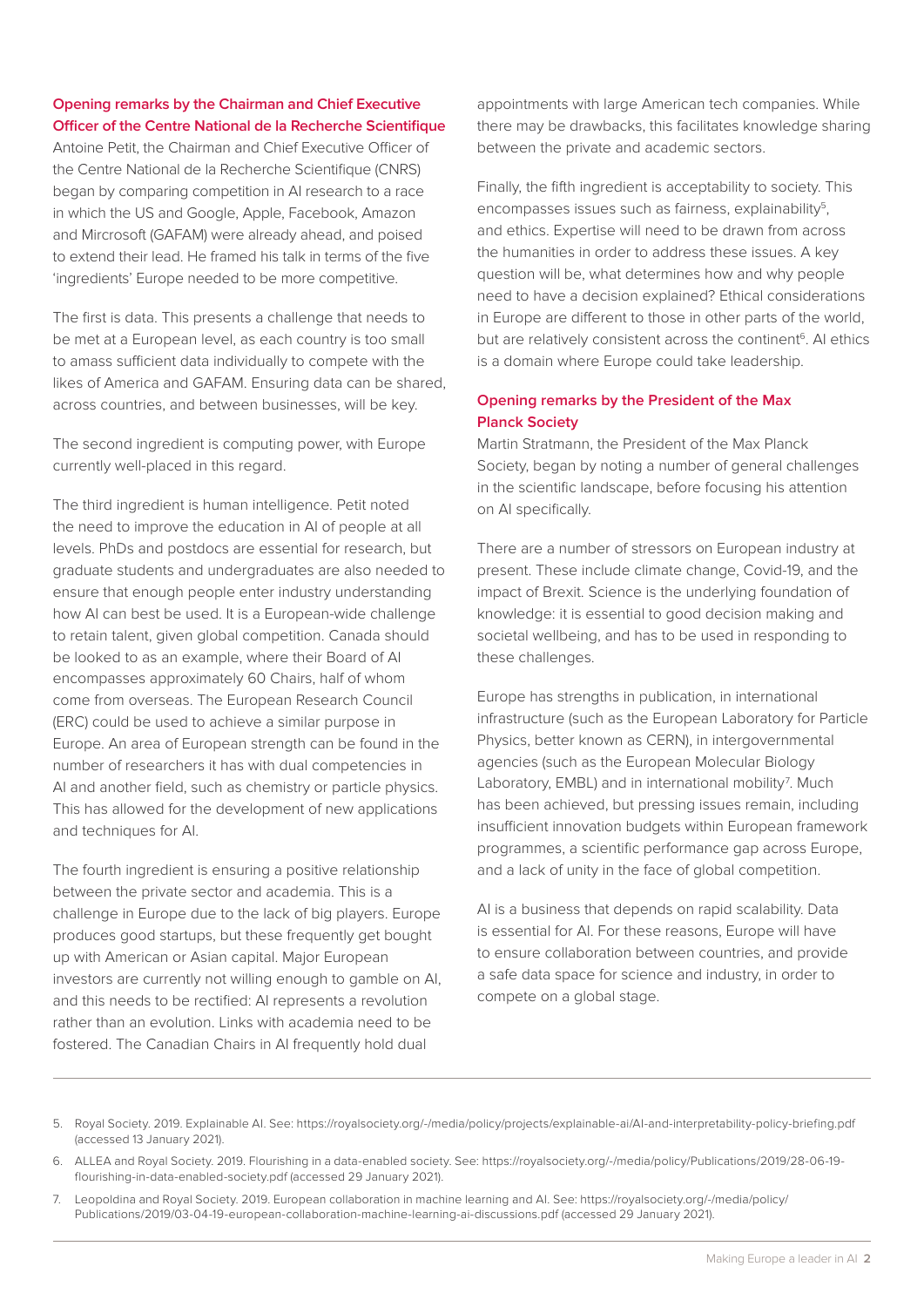An area of significant opportunity for Europe is in the development of new types of industry which fuse AI with existing areas of strength, such as robotics, catalyst development, health, and chemical production. This will require a strong research community.

While there are centres of excellence in many European countries – especially France, the UK and Germany – Europe is lagging behind on AI and must develop novel strategies to develop this industry in order to compete. This requires a four-pronged approach.

First, it requires the ability to attract good people. In this context, the ERC is very important and needs more financial resources rather than less.

Second, Europe needs excellent theoretical training in maths and computer science. Interestingly, Eastern Europe has a very strong record here, a long tradition of doing mathematics at the highest level.

Third, networks must be developed between top institutions in parallel to the EU framework programmes. These should focus on excellence, and not regional funding, which is a legitimate but separate concern. We should look to success stories, such as EMBL. The European Lab for Learning & Intelligent Systems (ELLIS) initiative should be promoted through intergovernmental treaties, and transformed to be a modern equivalent to EMBL focusing on basic science.

Lastly, for Europe to be a leader on AI, Martin Stratmann recommended that Europe develop dedicated computer structures. Mid-term, quantum computing is of real interest, and could be a game changer when it comes to AI.

On reflection it was noted that one of the great strengths of China in the area is its access to data. Europe needs to develop means of managing data and developing institutions and infrastructure on a continent-wide level in order to compete.

### **Comments by AI experts**

Marta Kwiatkowska, Professor of Computing Systems at University of Oxford, highlighted some of the problems there have been with algorithmic decision making, on which AI depends. These include security risks, privacy leaks, and concerns about unfairness. She asked how the sharing of data across borders can be achieved in a way acceptable to the public, and whether GDPR offered an advantage in this.

The panel noted the benefits regulation could offer, such as allowing the breakup of monopolies, while accepting that too much regulation can be burdensome and stifle innovation. The importance of trust was highlighted, with the Danish health data centre noted as a particularly successful example, where the public trusted their government with a huge centralised medical database. The German National Science Data Structure, and Gaia-x were offered as other successful example of trust and data-sharing in public research and industry respectively.

Stéphane Mallat, Professor at the Collège de France, stressed the continuing importance of fundamental research to the development of AI, especially in mathematics. He suggested the major challenge was in how to retain talented researchers not just physically in Europe, but also employed at European companies or institutions, when American and Asian competitors could offer high pay, an environment populated with leading researchers, and excellent access to computing power.

Nuria Oliver, Co-Founder and Vice President of ELLIS, reflected on how ELLIS had sought to address these challenges. She highlighted three pillars being used to support European technological sovereignty in modern AI. These were:

- 1. Identifying and investing in excellent researchers as ELLIS fellows and scholars, participating in ELLIS Research programs and/or ELLIS units.
- 2. Attracting and inspiring more PhD students in modern AI.
- 3. Creating a network of ELLIS units prepared to contribute to ELLIS, all performing excellent research on modern AI while ensuring economic and social impact.